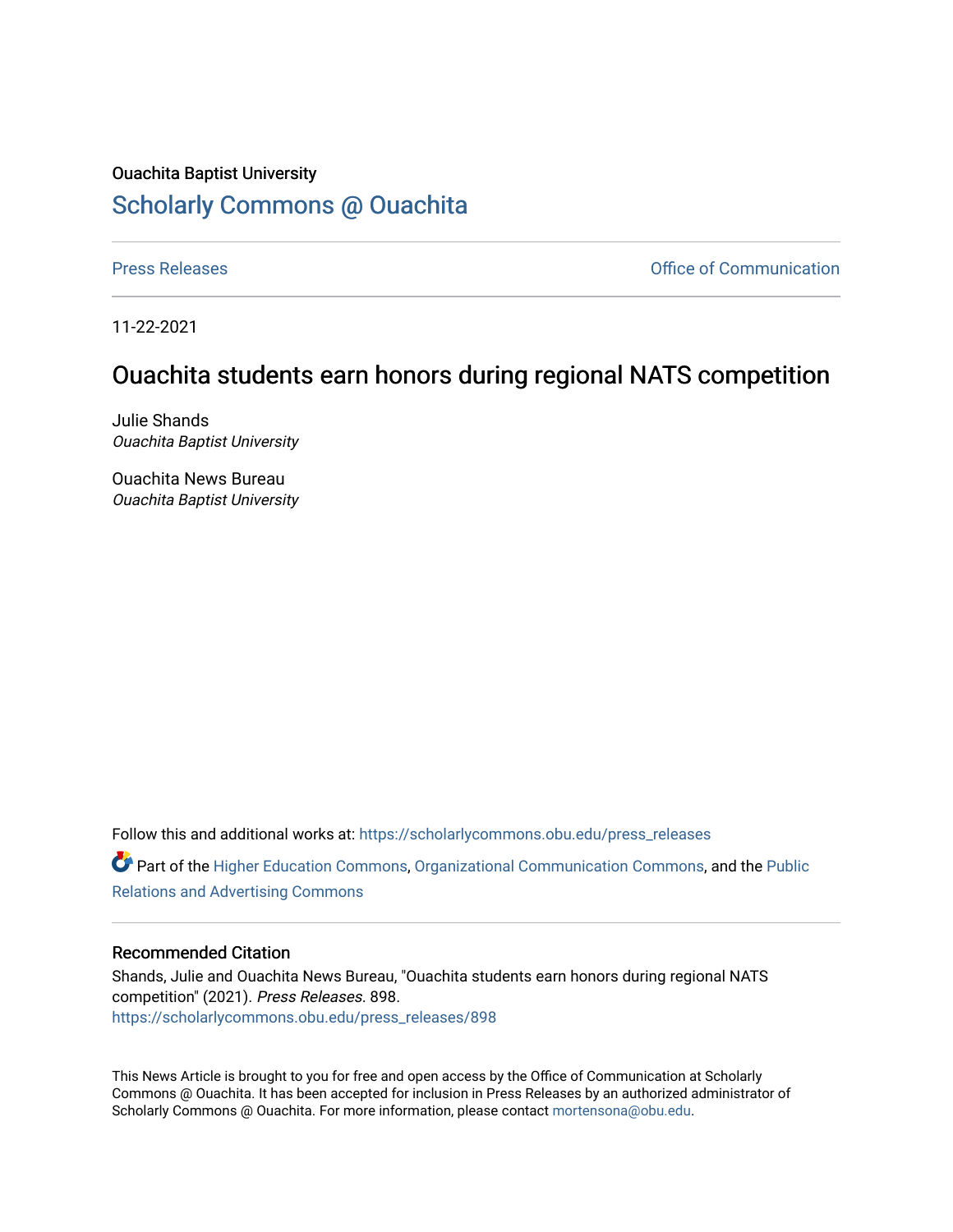



For immediate release **Ouachita students earn honors during regional NATS competition** *By Julia Shands* November 22, 2021 For more information, contact OBU's news bureau at [newsbureau@obu.edu](mailto:newsbureau@obu.edu) or 870-245-5206

ARKADELPHIA, Ark.—Three Ouachita Baptist University students earned honors during the National Associate of Teachers of Singing (NATS) Southern Region Conference held Nov. 12-13 at the University of Southern Mississippi in Hattiesburg.

Erin Bagley, a junior musical theatre major from White Oak, Texas, earned second place in upper college musical theatre, treble division; Kieran Malmer, a freshman music education major from Little Elm, Texas, won first place in classical first year, treble division; and Veronica West, a sophomore music education major from Benton, Ark., was a semifinalist in the classical second year, treble division and the lower college musical theatre division, treble division.

The NATS conference gives students the opportunity to participate in master classes and lecture recitals and to audition in front of voice teachers to receive feedback and a chance to win monetary prizes. There were 185 students competing in the 2021 regional conference.

Semifinalists are chosen through multiple auditions, beginning with a preliminary round.

"This year, the preliminary round was held virtually as a measure to prevent the spread of COVID-19," said Dr. Margaret Garrett, professor of music at Ouachita. "Each student participating had to submit the